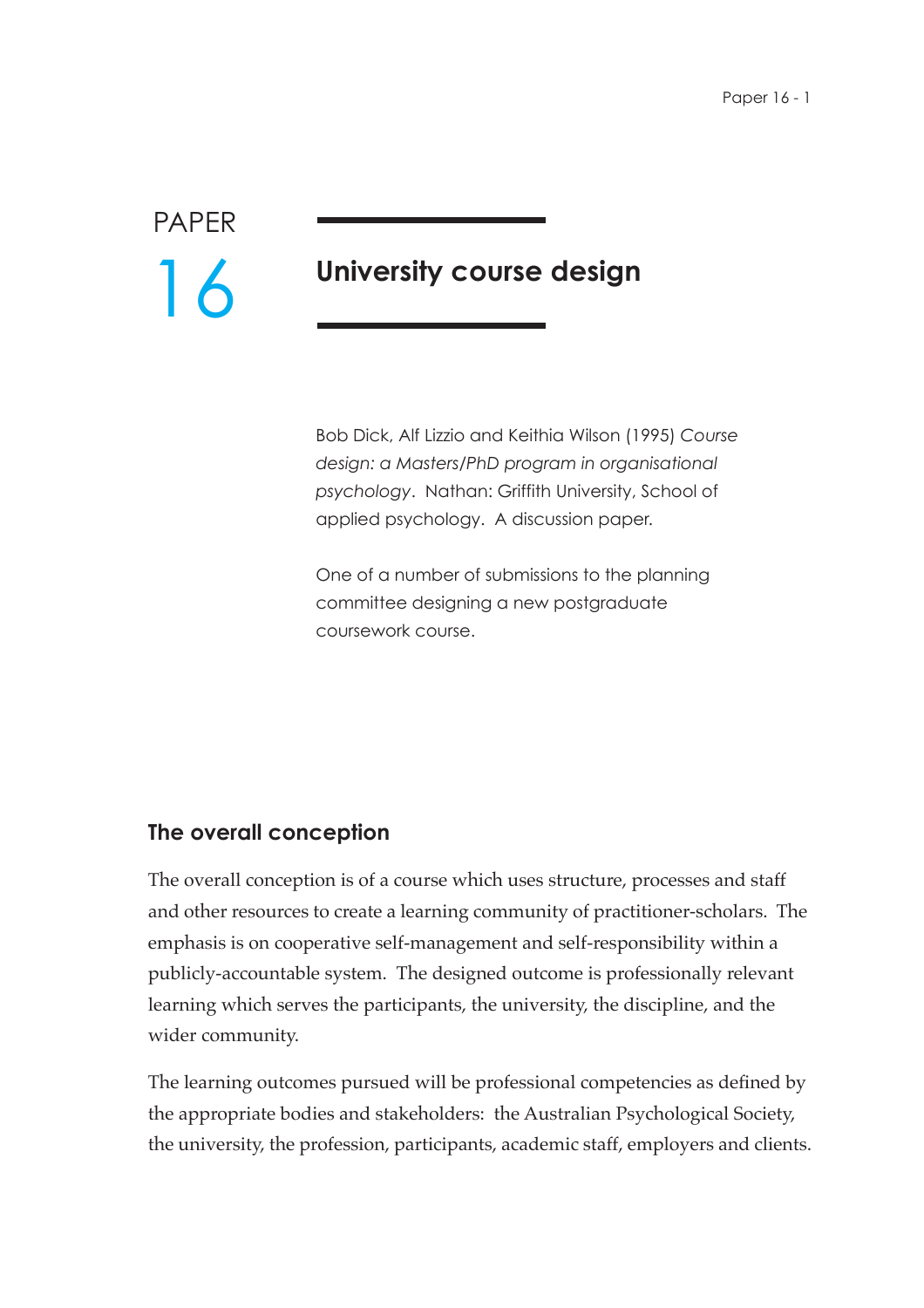Each participant, and each group of participants, will negotiate a set of learning outcomes and the means by which they will be achieved and documented. The learning outcomes will be defined as professional competencies and metacompetencies. These will include obligatory core competencies and metacompetencies, and a choice from a range of relevant elective competencies.

The methods used will be those appropriate to learning by adults. They will be consistent with current research on deep learning which integrates theory and practice. The program will draw on methods used in action learning, action research, and adult education.

In particular, use will be made of self-directed learning, learning through critical reflection on experience, field projects in professionally-relevant settings, mentoring by academic staff and practitioners, and peer coaching and review. The participants will function as professional practitioners, sharing responsibility for the learning of themselves and their colleagues with staff assistance.

To make the most effective use of demonstrably-effective learning methods within the available resources, creative course structures are required. The course will be structured to engage participants, individually and in teams, in learning activities which span scholarship, practice and service. Through these activities, the competencies will be developed.

Both the process and the content of the course will be designed to enhance learning. Content, much of it addressed through self-study, will consist of books, articles and other resource materials. The process will involve the participants in using professionally-relevant skills and theories to manage the community of learners, and their own learning.

# **The scientist-practitioner model**

The use of a "scientist-practitioner model" of professional education is reported to be very common in North America, and universal or almost universal in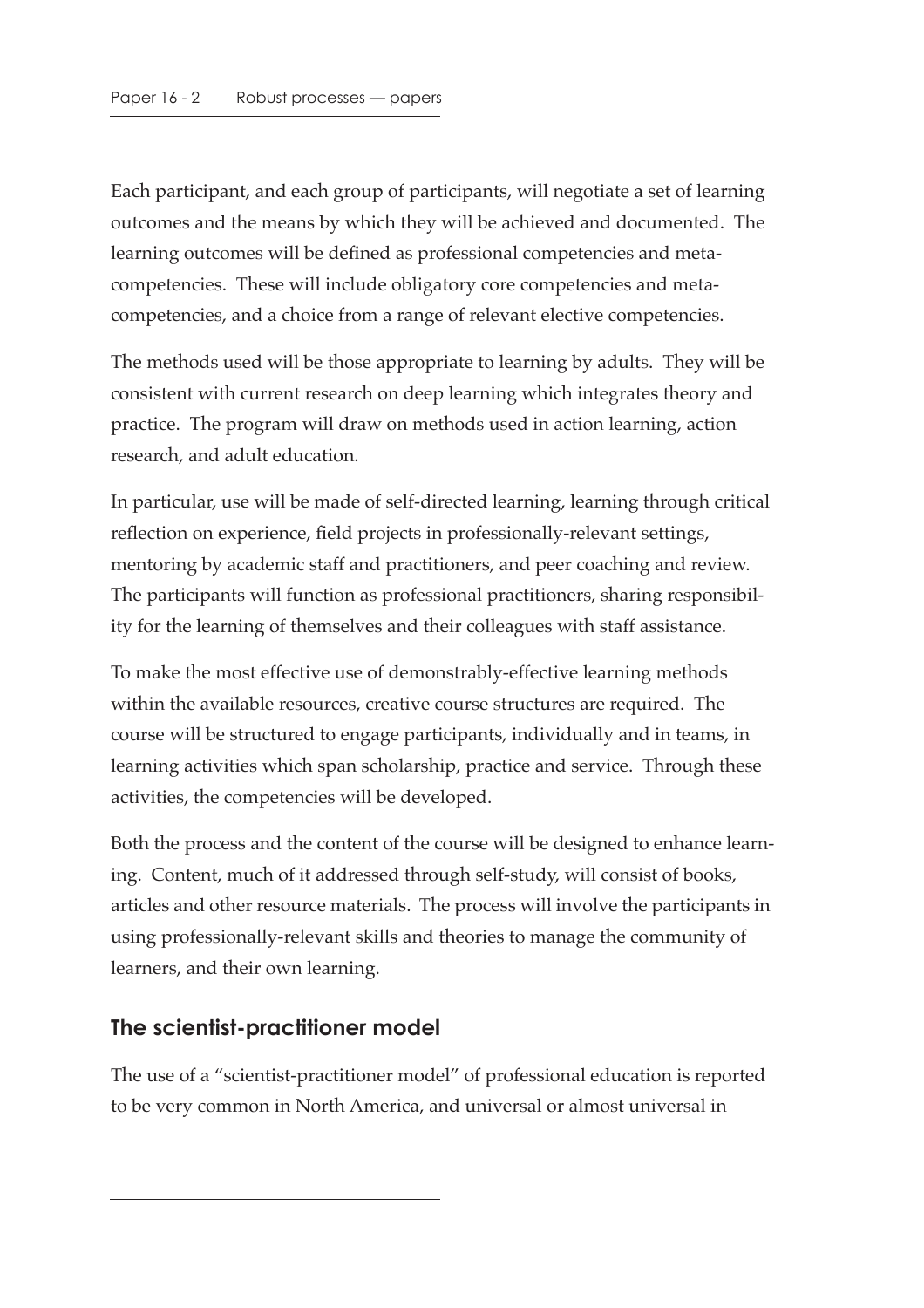Britain and Australia. On the other hand, there is evidence that the intended research orientation on the part of graduates is poorly achieved. The program is designed to implement a version of the scientist-practitioner model which draws on the current theory and practice of adult learning methods to overcome the shortcomings of the model as usually implemented.

The chosen form of the scientist-practitioner model integrates theory and practice throughout. Participants engage in activity and critical reflection, drawing on relevant literature to strengthen both. The focus at all times is on theory which informs practice, and practice which informs theory. On graduation, participants will be well practised in learning from experience and in applying theories and concepts in their work.

# **The design process**

The eventual design process will be developed by the planning committee, with wider consultation where appropriate. Likely steps in this process are:

- The planning committee meets, and agrees on the overall process to be used and the stakeholders to be consulted.
- Preliminary consultation with stakeholders helps to define the appropriate competencies and meta-competencies, and to categorise them into core and elective components.
- The planning committee further develops the design for the program, to achieve development of these competencies.
- Stakeholders are asked to react to the design, and suggest changes and additions. In the light of this, the design is developed in more detail.

In parallel with this process, the necessary approval of relevant committees within the university will be sought.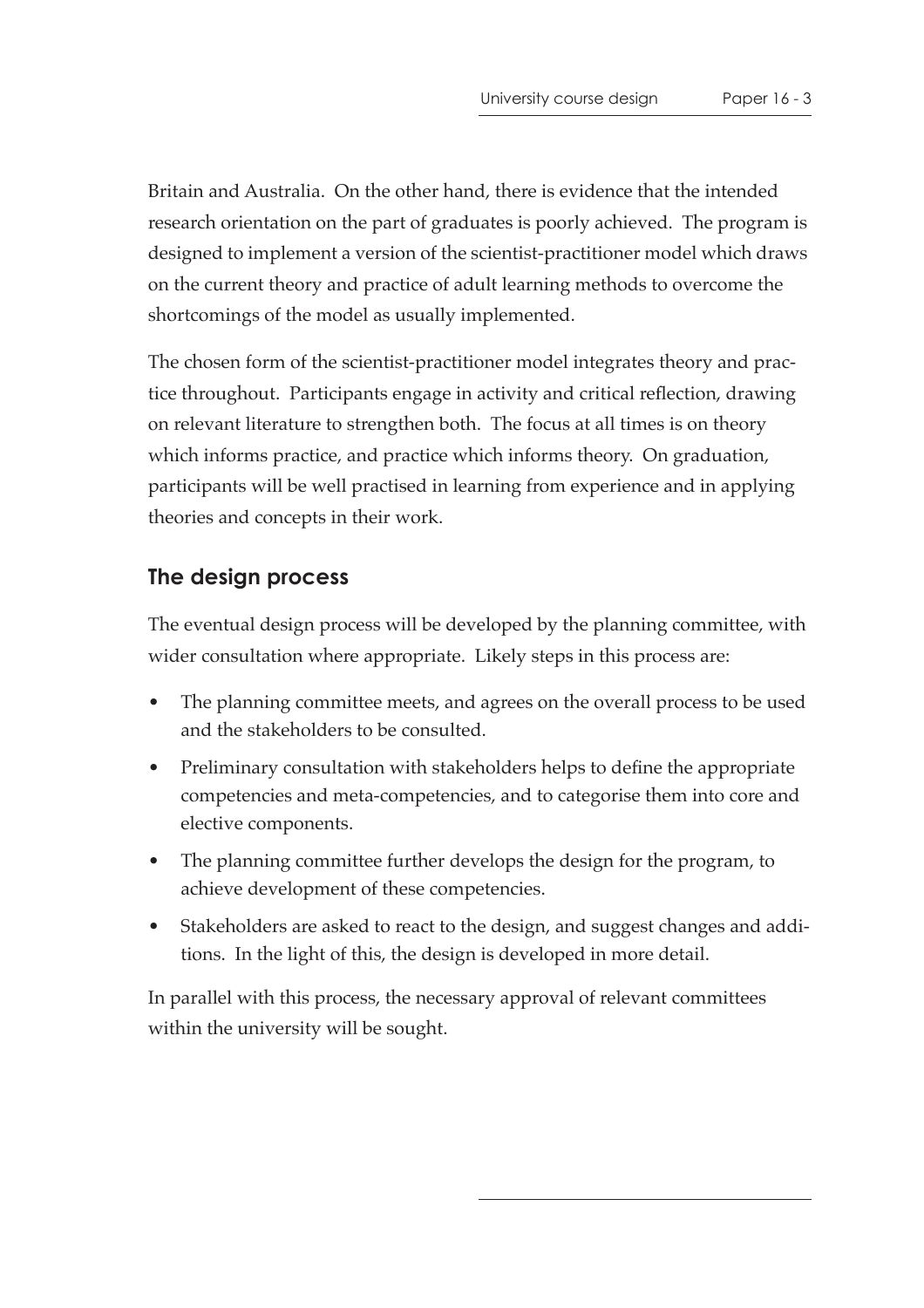#### **Roles**

In this preliminary proposal, we make the following assumptions:

The learning outcomes affect primarily the participants of the program, and their employers and clients. We presume therefore that the competencies which comprise the learning outcomes will be determined by the planning committee, representing the external stakeholders and the profession. The external stakeholders (including psychology practitioners, employers of psychology graduates, and intending participants in the program) will also be consulted. Also representing the profession, the APS will have influence on the competencies included, especially the core competencies and meta-competencies.

It is inevitably the responsibility of the academic staff team to deliver the defined outcomes within budget and staffing constraints and faculty and university policy. The academic staff team will therefore be responsible for devising and managing the delivery methods for achieving the defined outcomes. It will do this in consultation with the planning committee and the other stakeholders.

## **Structure**

In structure, the program is tentatively envisaged as three integrated strands: scholarship, practice, and service. Each of these strands is composed in turn of two components, relating to the wider community and profession ("external"), and to the program itself. We expect this preliminary description to change substantially in response to consultation with the various stakeholders.

*Scholarship* consists of empirical, publishable, practitioner-relevant research. Done externally, for example, it might research aspects of practitioner practice, or situations relevant to practice. Internally, it might consist of research into the program itself, or its methods, or its components.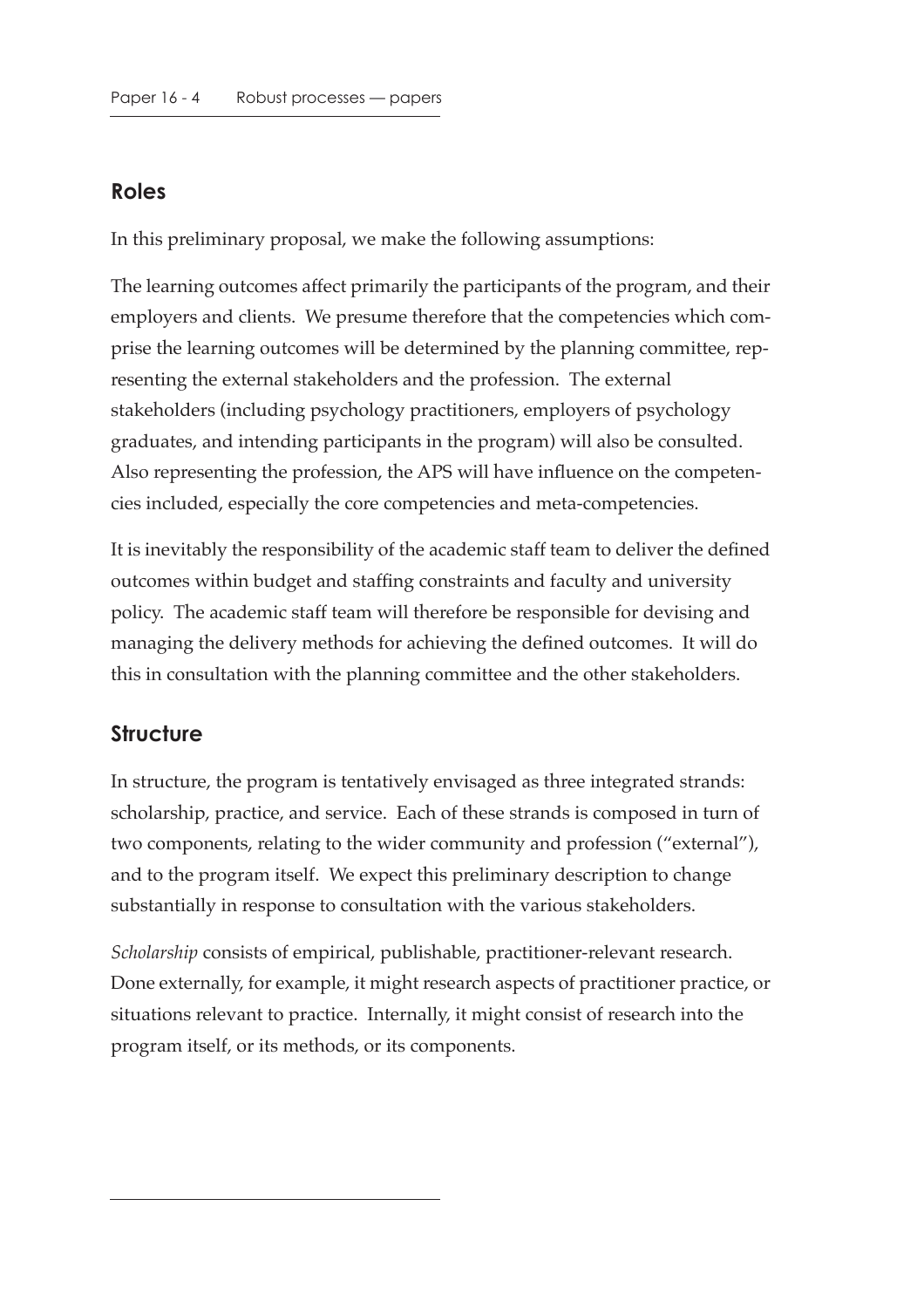*Practice* consists of experience relevant to professional practice as a psychologist. Done externally it consists of supervised field projects in appropriate professional settings; internally it might consist of facilitation of learning sets, and the like.

*Service* consists of activities designed to generate some outcome of benefit to the profession and/or the community (external) and to the program, the school and the university (internal).

The course content, and the basis for the negotiated learning outcomes, consists of a set of competencies. Some of these are defined as core competencies, either defined as necessary competencies by research, or required to comply with APS requirements. Others are elective competencies.

Each person enrolling in the program will negotiate a program to address the core competencies, and a selection of the elective competencies. These competencies are then developed through a combination of activities (including theoretical activities) and critical reflection spanning the three strands.

The competencies, and the means by which they will be addressed, are chosen by each person enrolled to achieve a weighting for each of thesis, content and practical experience within the limits specified by the APS.

| Scholarship                  |                 | Practice |          | Service  |          |  |
|------------------------------|-----------------|----------|----------|----------|----------|--|
| External                     | <b>Internal</b> | External | Internal | External | Internal |  |
|                              |                 |          |          |          |          |  |
| Meta-competencies 1 to n     |                 |          |          |          |          |  |
|                              |                 |          |          |          |          |  |
| Core competencies 1 to n     |                 |          |          |          |          |  |
|                              |                 |          |          |          |          |  |
| Elective competencies 1 to n |                 |          |          |          |          |  |
|                              |                 |          |          |          |          |  |

(Note: some competencies may not span all three components)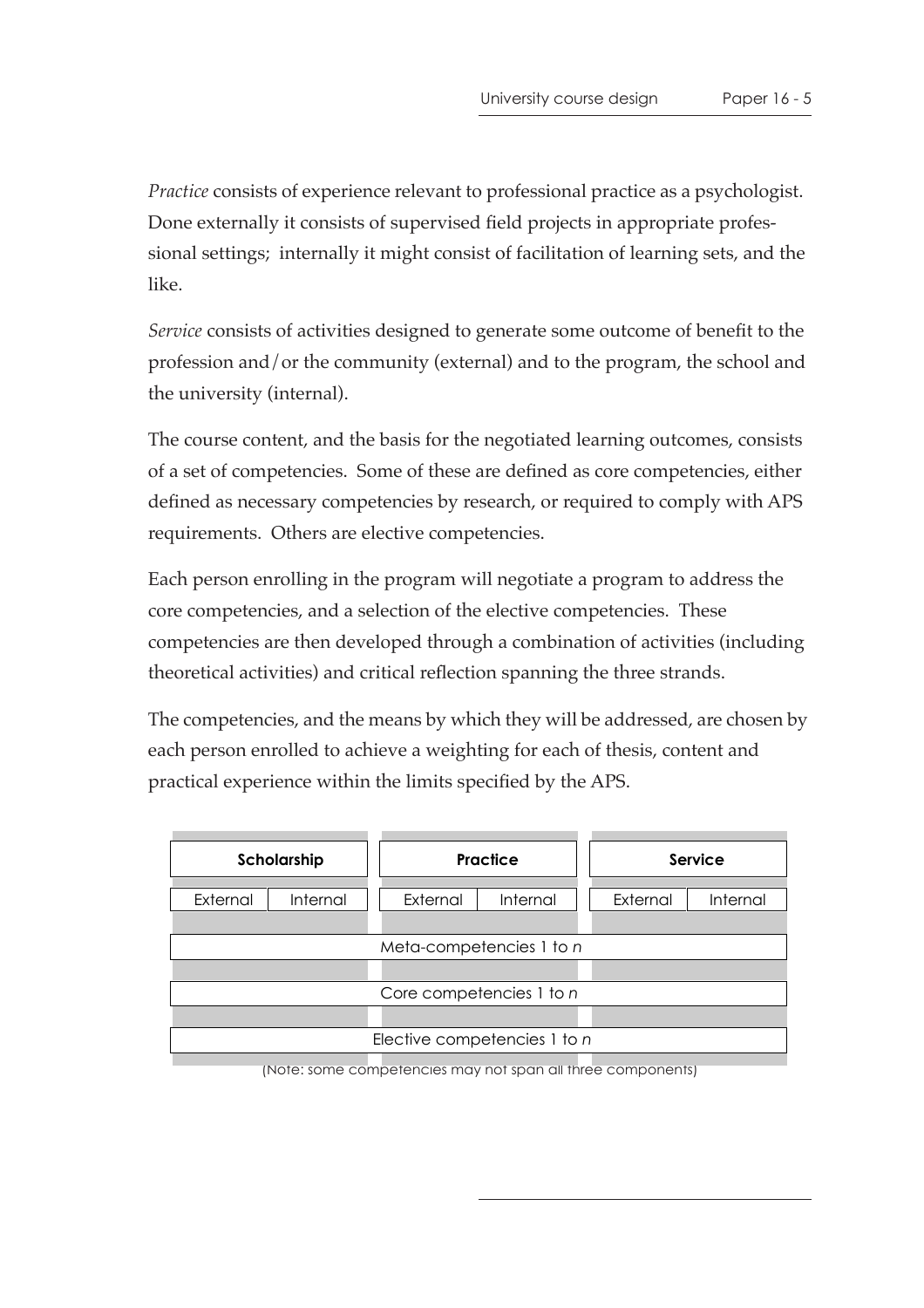An emphasis of the program will be those competencies which people require to remain current in their professional understanding. It might include such matters as learning to learn, critical reflection, and the like.

## **Delivery**

The program as a whole — participants and staff — will be set up as a learning community of scholars, with the responsibility to aid each others' learning. Much of the learning will arise from practical activities, and from the documentation of this: see next section.

Within the overall community, participants will be organised into learning groups. These will function as action learning sets, with the responsibility of helping each other learn from their individual and collective experience.

Program participants will negotiate a set of activities, and a means of documenting their learning from those activities. The activities will be chosen to cover the core and chosen elective competencies, as well as the three components of scholarship, practice and service.

# **Negotiated learning outcomes**

The documentation of learning outcomes is an important learning vehicle within the program. Participants will prepare a number of reports which will serve to strengthen and document their learning at the same time.

We envisage three major pieces of documentation, relating to the three components of the program. In addition there will be a number of minor pieces, representing "work in progress".

Some work-in-progress documents will contribute to the final documentation, as shown. Other work in progress will document learning relevant to other negotiated learning outcomes.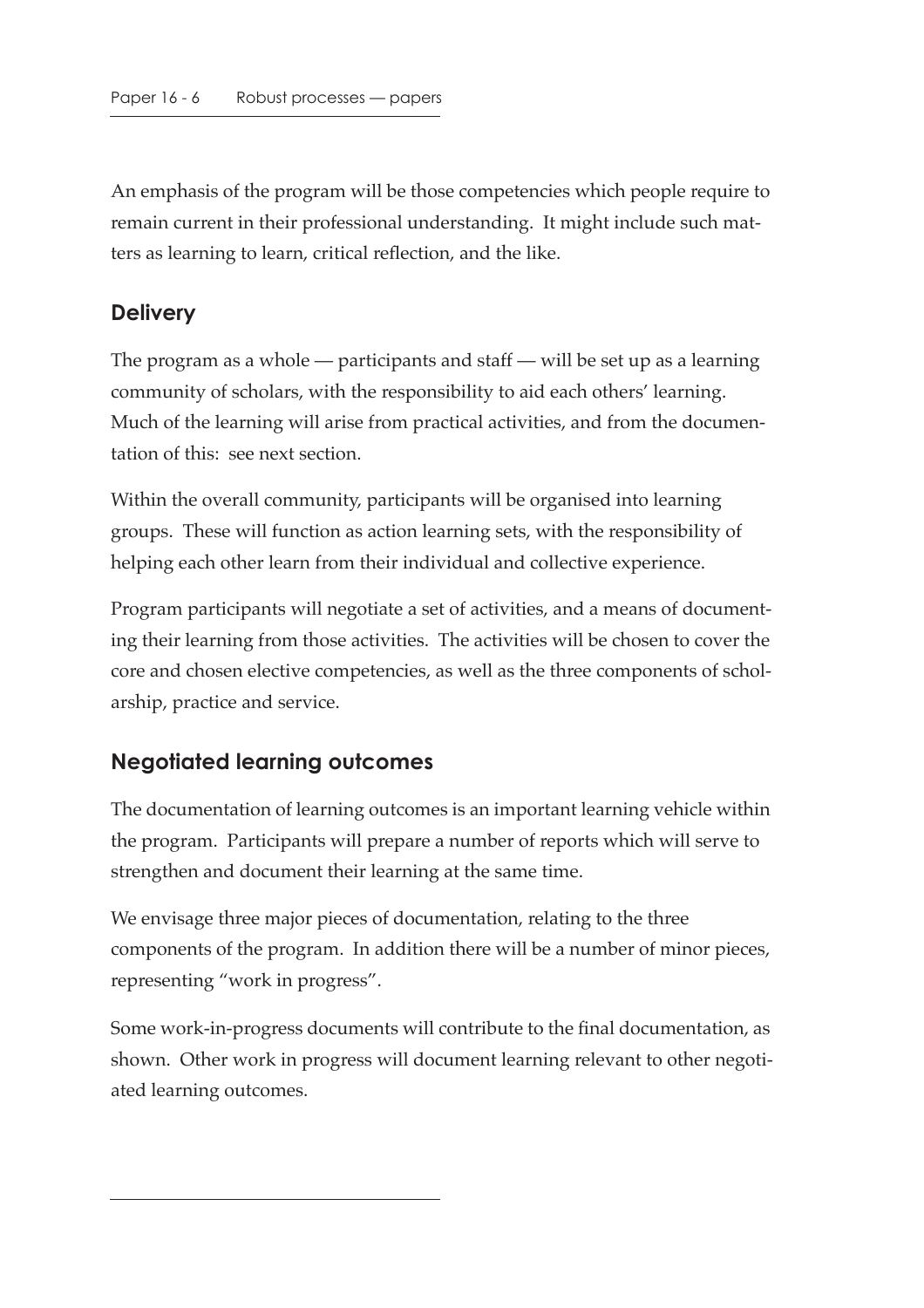



In keeping with the spirit of creating a community of practitioner-scholars, peer review of documentation will be widely used. To ensure accountability, all documentation, and the reviews of it, will be public. The responsibility for review of work in progress will reside primarily within the learning community. For final work (especially the thesis), outside reviewers will also be required.

Document review will be in accord with the contribution of the documentation to the learner, and to the program, the discipline, and the community. Documentation will be added to the program library; thus, the resources available to the learning community and beyond will grow over time.

## **The sequence of activities**

The sequence of activities is shown diagrammatically below.